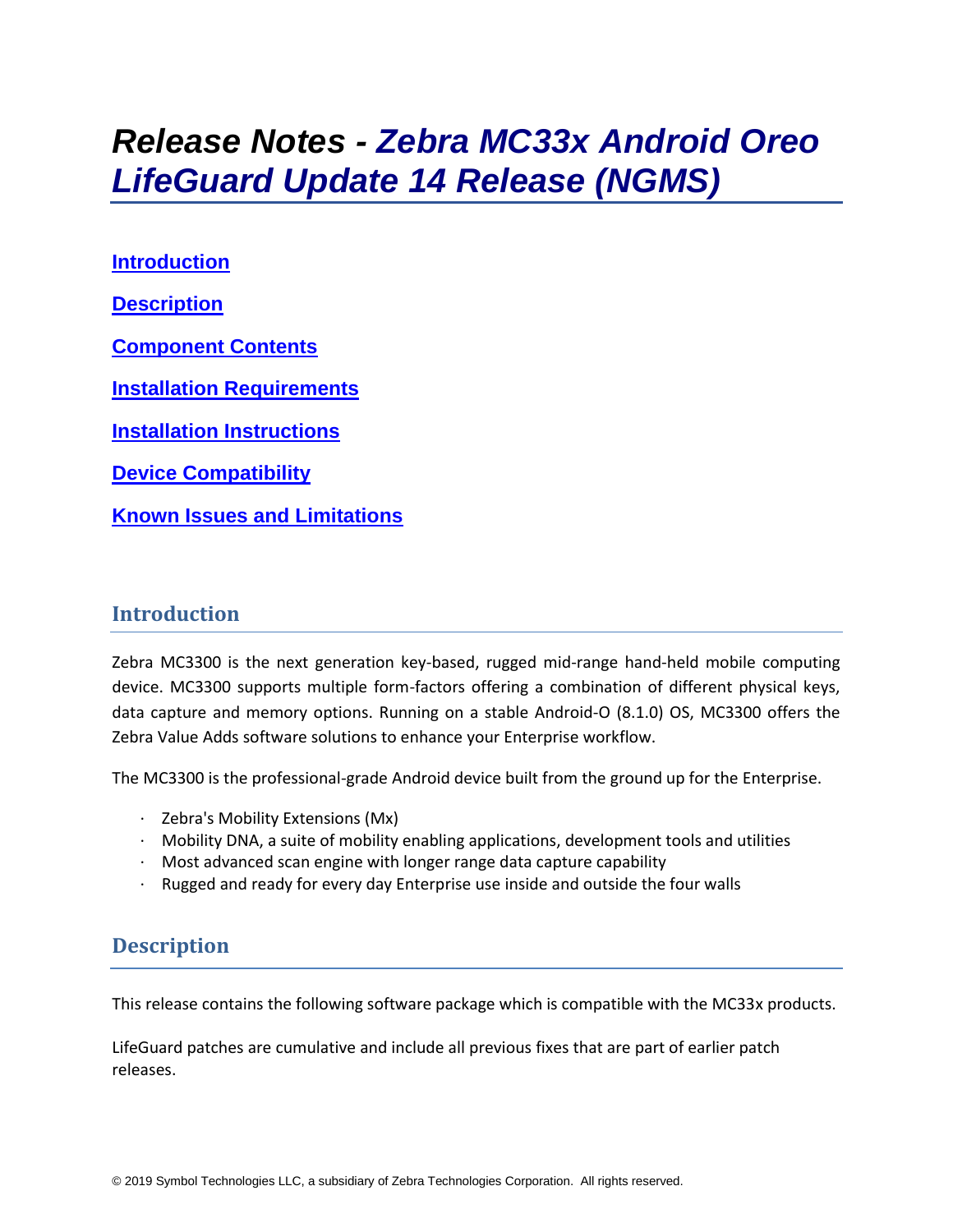## <span id="page-1-0"></span>**Component Contents**

| <b>Package Name</b>                  | <b>Package Description</b>                       |  |  |
|--------------------------------------|--------------------------------------------------|--|--|
| CFE ATLAS 02-13-15.00-ON-U14-STD.zip | OTA incremental CFE v14 update software for NGMS |  |  |
|                                      | build compatible for MC33x product.              |  |  |

## **Component Version Info**

| <b>Component / Description</b>   | <b>Version</b>                    |  |  |  |
|----------------------------------|-----------------------------------|--|--|--|
| <b>Product Build Number</b>      | 02-13-15.00-ON-U14-STD            |  |  |  |
| <b>Android Version</b>           | 8.1.0                             |  |  |  |
| Linux Kernel                     | 3.10.84                           |  |  |  |
| Android SDK Level                | 27                                |  |  |  |
| Platform                         | QC8956                            |  |  |  |
| <b>Bluetooth Stack</b>           | 4.1                               |  |  |  |
| <b>Flash Size</b>                | 16/32GB                           |  |  |  |
| <b>RAM Size</b>                  | 2/4GB                             |  |  |  |
| <b>Scanning Framework</b>        | 22.0.6.1                          |  |  |  |
| DataWedge                        | 7.3.18                            |  |  |  |
| <b>EMDK</b>                      | 7.3.14.2314                       |  |  |  |
| MXMF / OSX                       | MXMF: 9.0.2.4 / OSX: QCT.81.8.7   |  |  |  |
| WiFi                             | FUSION_BA_2_11.0.0.024_O          |  |  |  |
| <b>NFC</b>                       | Radio: BA 2 11.0.0.017 O          |  |  |  |
|                                  | Application: BA_2_11.0.0.012 O    |  |  |  |
|                                  | Middleware: BA 2 11.0.0.015 O     |  |  |  |
|                                  | Firmware: 7.35.205.8 20181002     |  |  |  |
|                                  | NFC_NCIHALx_AR003C.8.3.0_O_OpnSrc |  |  |  |
| <b>PTT</b>                       | 3.1.39                            |  |  |  |
| <b>Touch FW</b>                  | 26                                |  |  |  |
| RxLogger                         | 5.4.12.0                          |  |  |  |
| <b>Bluetooth Pairing Utility</b> | 3.14                              |  |  |  |
| Zebra Data Service               | 3.4.0.1180                        |  |  |  |
| <b>Files</b>                     | 8.1.0                             |  |  |  |
| <b>Stage Now</b>                 | 3.3.1.2000                        |  |  |  |
| <b>Battery Swap</b>              | 1.0                               |  |  |  |
| <b>User Guide</b>                | 1.0                               |  |  |  |
| Zebra Volume Control (ZVC)       | 2.1.0.14                          |  |  |  |
| <b>Battery Manger</b>            | 1.4.2                             |  |  |  |
| ActiveEdge                       | 2.5.16                            |  |  |  |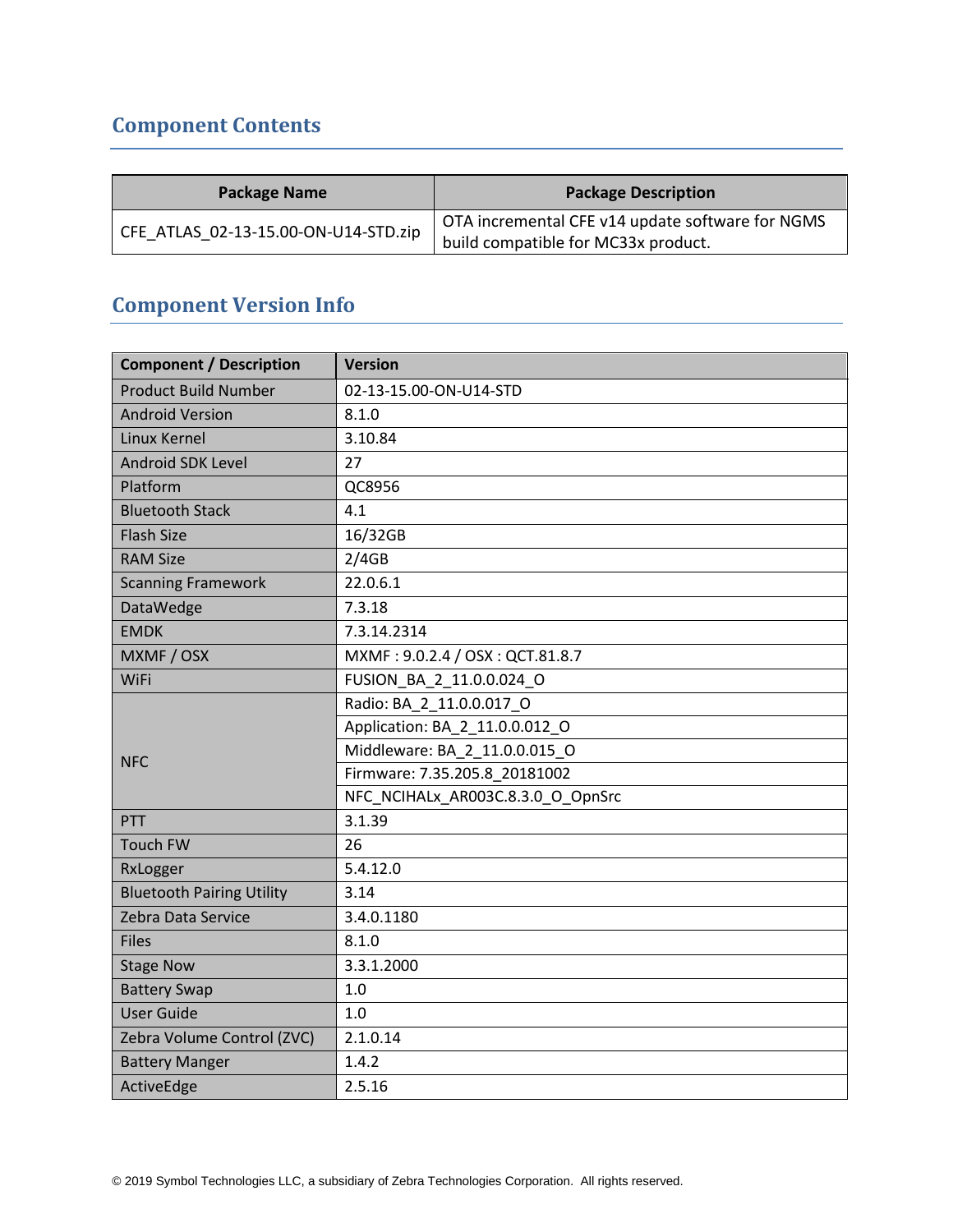| WorryFree WiFi Analyzer     | 3.2.20                                                         |
|-----------------------------|----------------------------------------------------------------|
| Device Central              | 2.0.22.1                                                       |
| Zebra Software License      | 3.1.1                                                          |
| Manager                     |                                                                |
| Audio                       | 0.8.0.0                                                        |
| <b>Acoustic Profiles</b>    | General: DO3.1 Cellular: N/A                                   |
| OemInfo                     | 1.0.0.1059                                                     |
| <b>OemConfig</b>            | 9.0.1.0                                                        |
| Enterprise Keyboard (EKB)   | 2.1.1.0                                                        |
| Diagnostic Tool             | 1.17.0.9                                                       |
| <b>Finger Print</b>         | Zebra/MC33/MC33:8.1.0/02-13-15.00-ON-U14-STD/72:user/release-  |
|                             | keys                                                           |
|                             | Zebra/MC33/MC33C:8.1.0/02-13-15.00-ON-U14-STD/72:user/release- |
|                             | keys                                                           |
| <b>Security Patch Level</b> | May 01 2019                                                    |

#### **1. CFE v14 Updates:**

- ❖ CFE\_ATLAS\_02-13-15.00-ON-U14-STD.zip (NGMS)
- 1. **Android Security Patch Level: May 01, 2019**. Use the link below to see the Android Security bulletin for more information: <https://source.android.com/security/bulletin/>
- 2. Updated below mentioned components: For more detail please refer [http://techdocs.zebra.com](http://techdocs.zebra.com/)
	- DataWedge Version 7.3.18
	- StageNow Version 3.3.1.2000
	- $\bullet$  EMDK Version 7.3.14.2314
	- $MXMF Version 9.0.2.4$
	- DDT Version 1.17.0.9
	- $\bullet$  EKB Version 2.1.1.0
	- OemConfig Version 9.0.1.0
	- Scanning Framework Version 22.0.6.1
		- a. DotCode Symbology support is added for SE4750, SE4850, SE4710 and Camera Scanning.
		- b. Digimarc barcode decoding support is added for Camera Scanning.
		- c. Support for new Symbologies named FebraBan and Gridmatrix is added.
		- d. Instant Data Reporting (MultiBarcode) feature support is added.
	- OSx Version QCT.81.8.7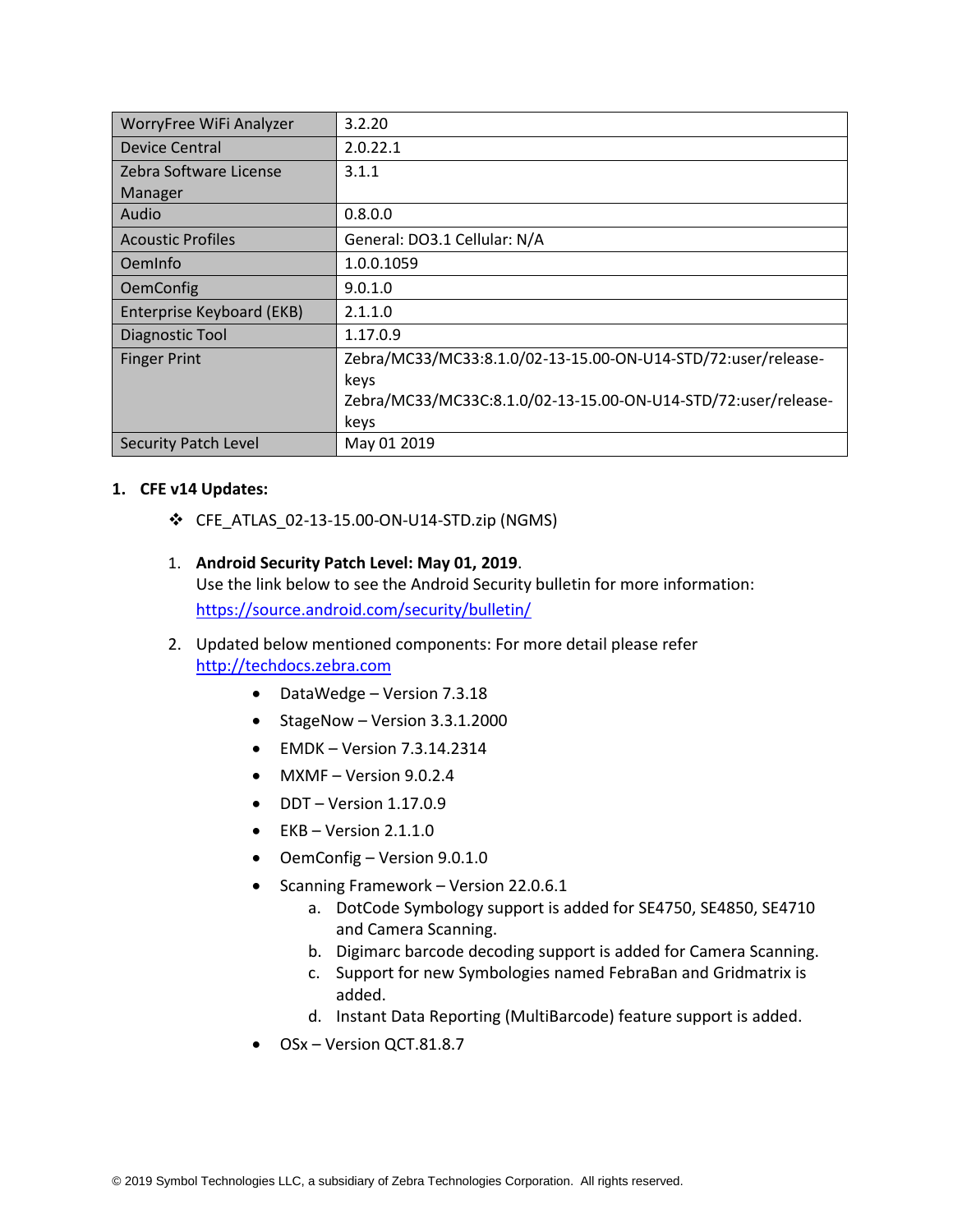- 1. SPR36846/36693 Fixed an issue wherein SIP shown area was patched up with white background when "Show Virtual Keyboard" setting is off and web page is opened.
- 2. SPR36170 Fixed an issue wherein ntp sync does not work when parameters are updated using Stagenow.
- 3. SPR36143 Resolved an issue wherein remapping of control modifier keys were not persisting across a reboot.
- 4. SPR36697 Resolved an issue wherein alpha keys do not work properly on 29-key keyboard.

#### **2. CFE v13 Updates:**

- ❖ CFE\_ATLAS\_02-13-15.00-ON-U13-STD.zip (NGMS)
- 1. **Android Security Patch Level: April 01, 2019**. Use the link below to see the Android Security bulletin for more information: <https://source.android.com/security/bulletin/>
- 2. Updated below mentioned components: For more detail please refer [http://techdocs.zebra.com](http://techdocs.zebra.com/)
	- PTT Version 3.1.39
	- Device Central Version 2.0.22.1
	- OSX Version QCT.81.8.6\_4
		- a. SPR36117/36095 Resolved an issue wherein the scanned data would not come to the Apps, Airplane menu item was missing in the Power key menu and Home and recent buttons were not functional.

#### **3. CFE v12 Updates:**

- ❖ CFE\_ATLAS\_02-13-15.00-ON-U12-STD.zip (NGMS)
- 1. **Android Security Patch Level: February 01, 2019**. Use the link below to see the Android Security bulletin for more information: <https://source.android.com/security/bulletin/>
- 2. Updated below mentioned components: For more detail please refer [http://techdocs.zebra.com](http://techdocs.zebra.com/)
	- WorryFree WiFi Analyzer Version 3.2.20
	- MX: 8.4.1.3
		- a. SPR35665 Resolved an issue wherein Google Keyboard settings was not persisting.
		- b. SPR35491/35856 Resolved an issue wherein Analytics Manager was throwing "Index out of bound error " when a StageNow Barcode is scanned.
		- c. SPR35928 Resolved an issue where Clock Manager CSP accepts timezone id in "/Etc" Olson format.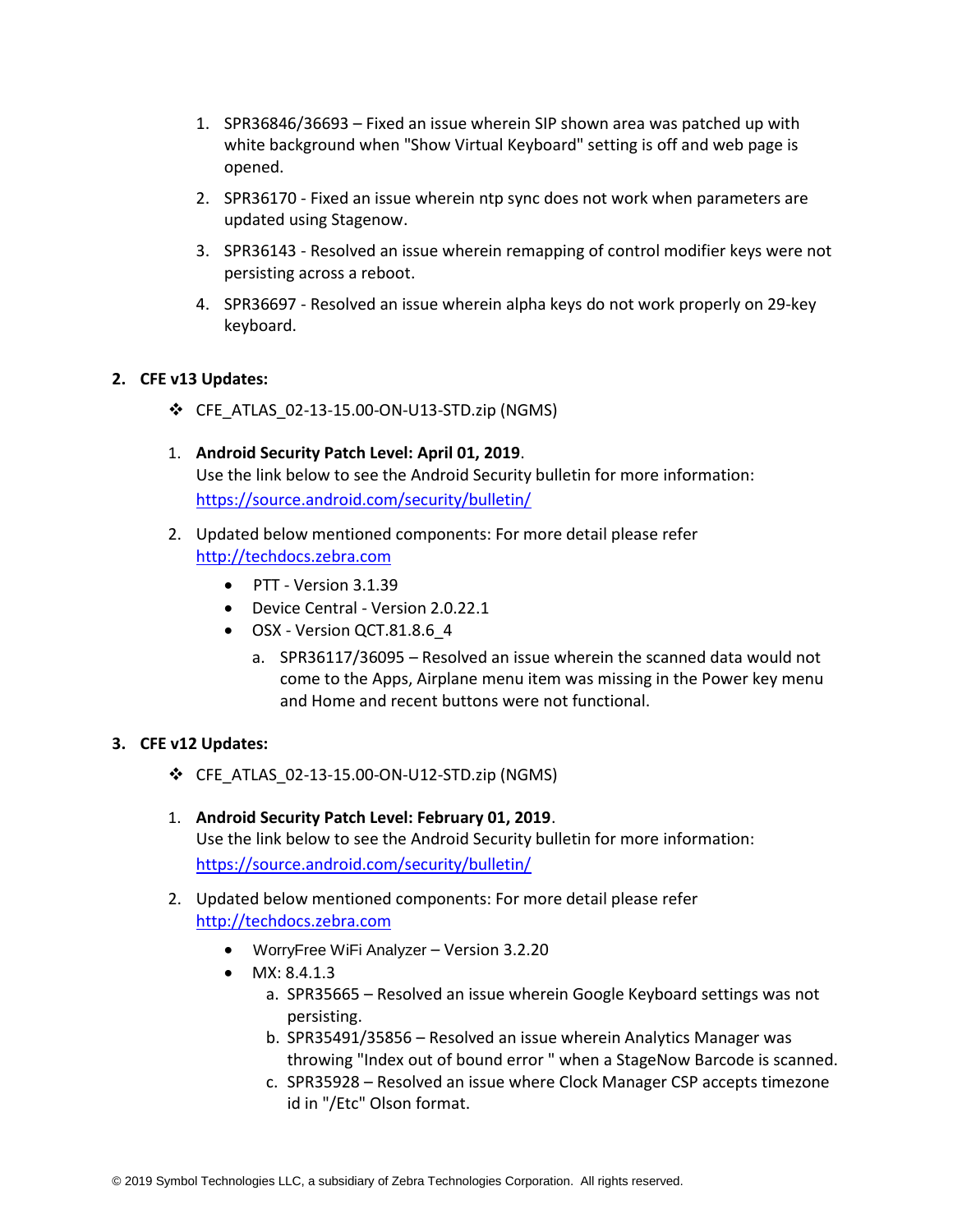- d. SPR35908 Resolved an issue wherein admin and user generated certificates could not be downloaded from external server.
- e. SPR34771 Resolved synchronization issue while checking with accessmanager.
- StageNow client: 3.2.1.0
- OEMConfig: 8.4.0.1
- Datawedge: 7.2.5
- EKB: 2.0.1.9
	- a. SPR35603 Fixed an issue wherein Enterprise Keyboard was getting disappeared when external Keyboard was connected.
- EMDK: 7.2.2.2202
- DDT: 1.16.1.3
- 3. SPR36019 Resolved an issue wherein serial port control signals were not working as expected.

#### **4. CFE v11 Updates:**

- ❖ CFE\_ATLAS\_02-13-15.00-ON-U11-STD.zip (NGMS)
- 1. **Android Security Patch Level: December 01, 2018**. Use the link below to see the Android Security bulletin for more information: <https://source.android.com/security/bulletin/>
- 2. Updated below mentioned components: For more detail please refer [http://techdocs.zebra.com](http://techdocs.zebra.com/)
	- WLAN Version FUSION\_BA\_2\_11\_0.0.024\_O
	- $\bullet$  ZVC Version 2.1.0.14
	- OemInfo Version 1.0.0.1059

### <span id="page-4-0"></span>**Installation Requirements**

- ADB installed on the PC (including adb drivers)
- USB debugging turned ON (from Developer options)
- MC33 has at least:
	- o Version 02-13-15.00-ON-U01-STD

### <span id="page-4-1"></span>**Installation Instructions**

CFE software update procedure for MC33x: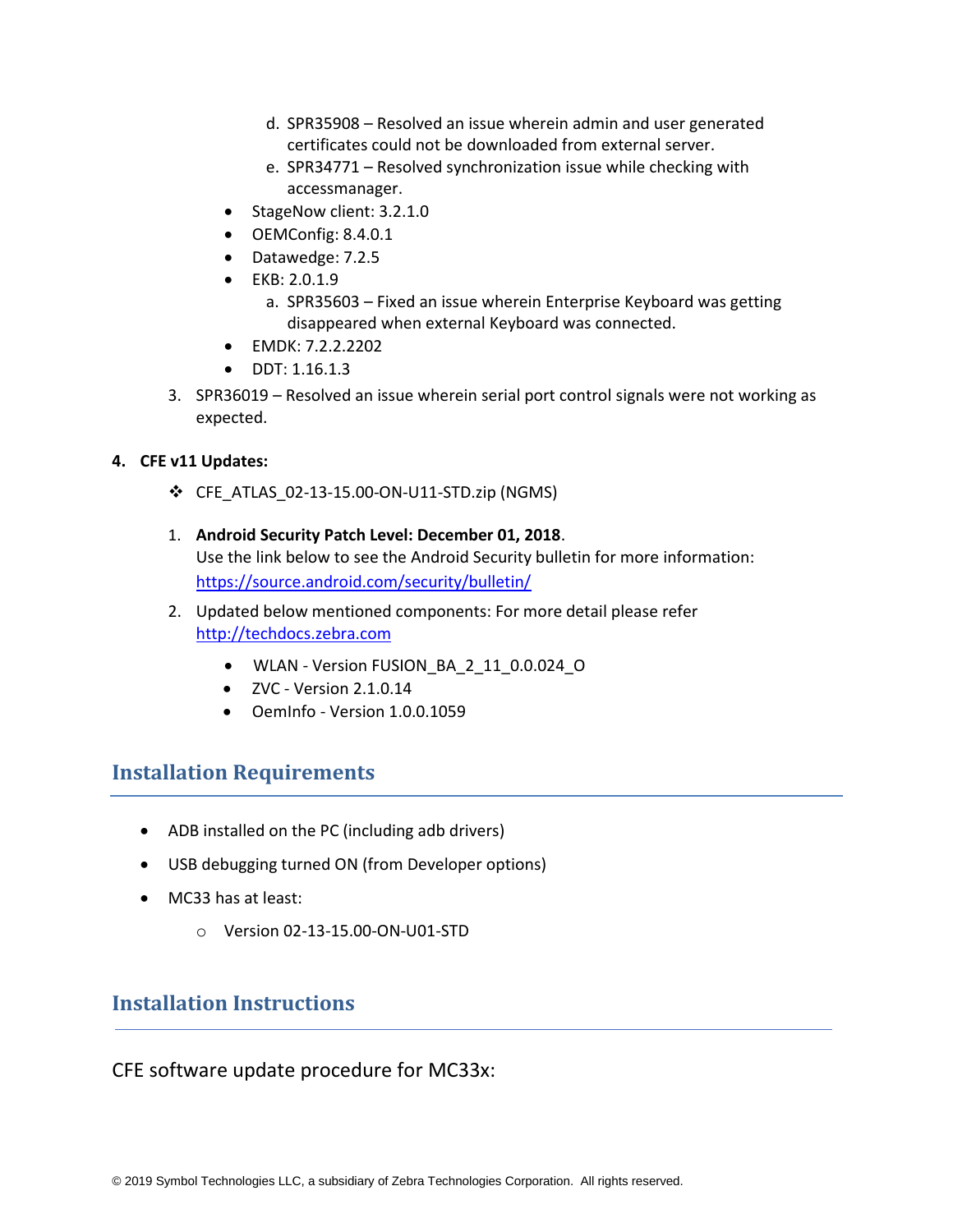The installation instructions assume you have ADB installed on your PC (the adb drivers etc..) and your MC3300 has developer options enabled and USB debugging ON. Instructions on HOW TO enable ADB is also captured in the user guide.

- 1. Connect the MC33x to the PC using the USB data cable or through the cradle.
- 2. You may need to pull down the top menu and if you see "USB for charging", touch it and then change it to "File transfers".
- 3. Open Command Prompt, run *"adb devices"* and check if you can see the device's serial number… If yes, proceed… if not, you will need to get the PC set up with the proper drivers or install an External SD Card.
- 4. You may also get a pop up on your PC (Win 7) that you will be connected as a Portable Media Player… this can be ignored.

#### ❖ **Download Image**

a) CFE\_ATLAS\_02-13-15.00-ON-U14-STD.zip listed above in content section

- 5. Entering Recovery Mode
	- a. Choice 1: In Command Prompt, type *"adb reboot recovery"* and click enter.
	- b. Choice 2:
		- Reboot the device while holding the Pistol Grip Trigger (GUN Device) or the Right Scan Trigger (BRICK Device)
		- When Zebra Technologies logo appears on the screen release the trigger
- 6. Your MC33x will reboot and put you on the Android Recovery screen.
- 7. If applying update via sideload Method
	- a. Use the Volume + and to highlight, "Apply update from ADB" and press the Power key to select it for applying OS upgrade package
- 8. if applying update via External SD card
	- a. Use the Volume + and to highlight "Apply update from SD card" and press the Power Key to select it
	- b. Use the Volume + and to highlight package CFE\_ATLAS\_02-13-15.00-ON-U14-STD.zip and press the Power Key to select it.
	- c. Go to Step 10 once above steps are completed
- 9. With your Command Prompt open in the Host machine, type *"adb sideload"* command and add a space and then drag and drop the CFE\_ATLAS\_02-13-15.00-ON-U14-STD.zip file on to it and click enter.
	- a. Your PC screen will show files being installed and a little blue horizontal progress bar on your device will show status... and after about  $6<sup>o</sup>$  minutes (could be 10+ minutes if installing GMS) it should be done and you should be back at the Android Recovery screen.
- 10. *"Reboot system now"* is highlighted. Press the Power Key to Reboot.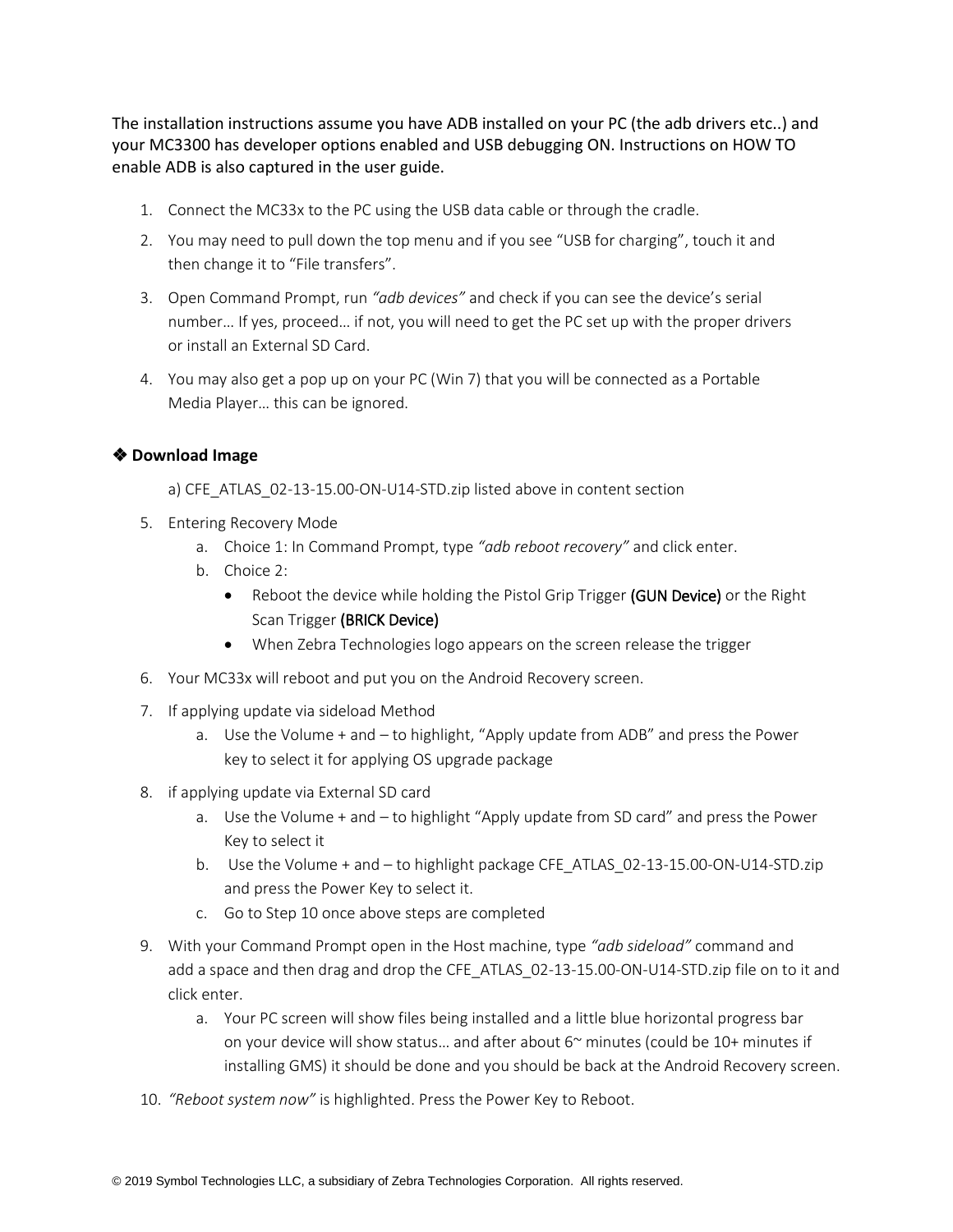11. At the Home Screen, we need to verify that the BSP upgrade took place and set the Date & Time.

- a. Go to "Settings" and scroll down to "About phone" and look at the "Build number". It should start with "02-13-15.00-ON-U14-STD release keys". Now you are on the correct BSP.
- 12. Now you are all set to use your MC33x.

## <span id="page-6-0"></span>**Device Compatibility**

This software release has been approved for use on the following devices.

| <b>Device Part Number</b> | <b>Operating System</b> | <b>Device Part number</b> | <b>Operating System</b> |
|---------------------------|-------------------------|---------------------------|-------------------------|
| MC330K-GE3HA3NA           | Android N, O            | MC330M-RL4SG2RW           | Android N, O            |
| MC330K-GE3HA3RW           | Android N, O            | MC330M-SI2HA2RW           | Android N, O            |
| MC330K-GE4HA3NA           | Android N, O            | MC330M-SI30A2RW           | Android N, O            |
| MC330K-GE4HA3RW           | Android N, O            | MC330M-SI3HA2NA           | Android N, O            |
| MC330K-GE4HA4NA           | Android N, O            | MC330M-SI3HA2RW           | Android N, O            |
| MC330K-GE4HA4RW           | Android N, O            | MC330M-SI40A2NA           | Android N, O            |
| MC330K-GI3HA3NA           | Android N, O            | MC330M-SI4HA2NA           | Android N, O            |
| MC330K-GI3HA3RW           | Android N, O            | MC330M-SI4HA2RW           | Android N, O            |
| MC330K-GI3HA4RW           | Android N, O            | MC330M-SI4HG2NA           | Android N, O            |
| MC330K-GI4HA3NA           | Android N, O            | MC330M-SL2HA2RW           | Android N, O            |
| MC330K-GI4HA3RW           | Android N, O            | MC330M-SL2HG2RW           | Android N, O            |
| MC330K-GI4HA4NA           | Android N, O            | MC330M-SL3HA2NA           | Android N, O            |
| MC330K-GI4HA4RW           | Android N, O            | MC330M-SL3HA2RW           | Android N, O            |
| MC330K-GI4HG3NA           | Android N, O            | MC330M-SL4HA2NA           | Android N, O            |
| MC330K-GI4HG3RW           | Android N, O            | MC330M-SN3HA2RW           | Android N, O            |
| MC330K-GI4HG4NA           | Android N, O            | MC330M-SN4HA2NA           | Android N, O            |
| MC330K-GI4HG4RW           | Android N, O            | MC330M-RL2SG2US           | Android N, O            |
| MC330K-GL2HA3RW           | Android N, O            | MC330M-SL4HG2US           | Android N, O            |
| MC330K-GL3HA3RW           | Android N, O            | MC330M-SL3HG2US           | Android N, O            |
| MC330K-GL3HA4RW           | Android N, O            | MC330M-RL4SG2US           | Android N, O            |
| MC330K-GL4HA3NA           | Android N, O            | MC330M-RL3HG2US           | Android N, O            |
| MC330K-GL4HA3RW           | Android N, O            | MC330M-SN4HG2US           | Android N, O            |
| MC330K-GL4HA4NA           | Android N, O            | MC330M-SI3HG2US           | Android N, O            |
| MC330K-GL4HA4RW           | Android N, O            | MC330M-GL4HG2US           | Android N, O            |
| MC330K-GL4HG3RW           | Android N, O            | MC330M-GL3HG2US           | Android N, O            |
| MC330K-RC3HA4NA           | Android N, O            | MC330M-GL2HG2US           | Android N, O            |
| MC330K-RC3HA4RW           | Android N, O            | MC330M-GI3HG2US           | Android N, O            |
| MC330K-RC3HG4RW           | Android N, O            | MC330M-GI2HG2US           | Android N, O            |
| MC330K-RC4HA4NA           | Android N, O            | MC330K-SN4HG3US           | Android N, O            |
| MC330K-RC4HA4RW           | Android N, O            | MC330K-SI3HG3US           | Android N, O            |
| MC330K-RL3HA3RW           | Android N, O            | MC330K-GL4HG3US           | Android N, O            |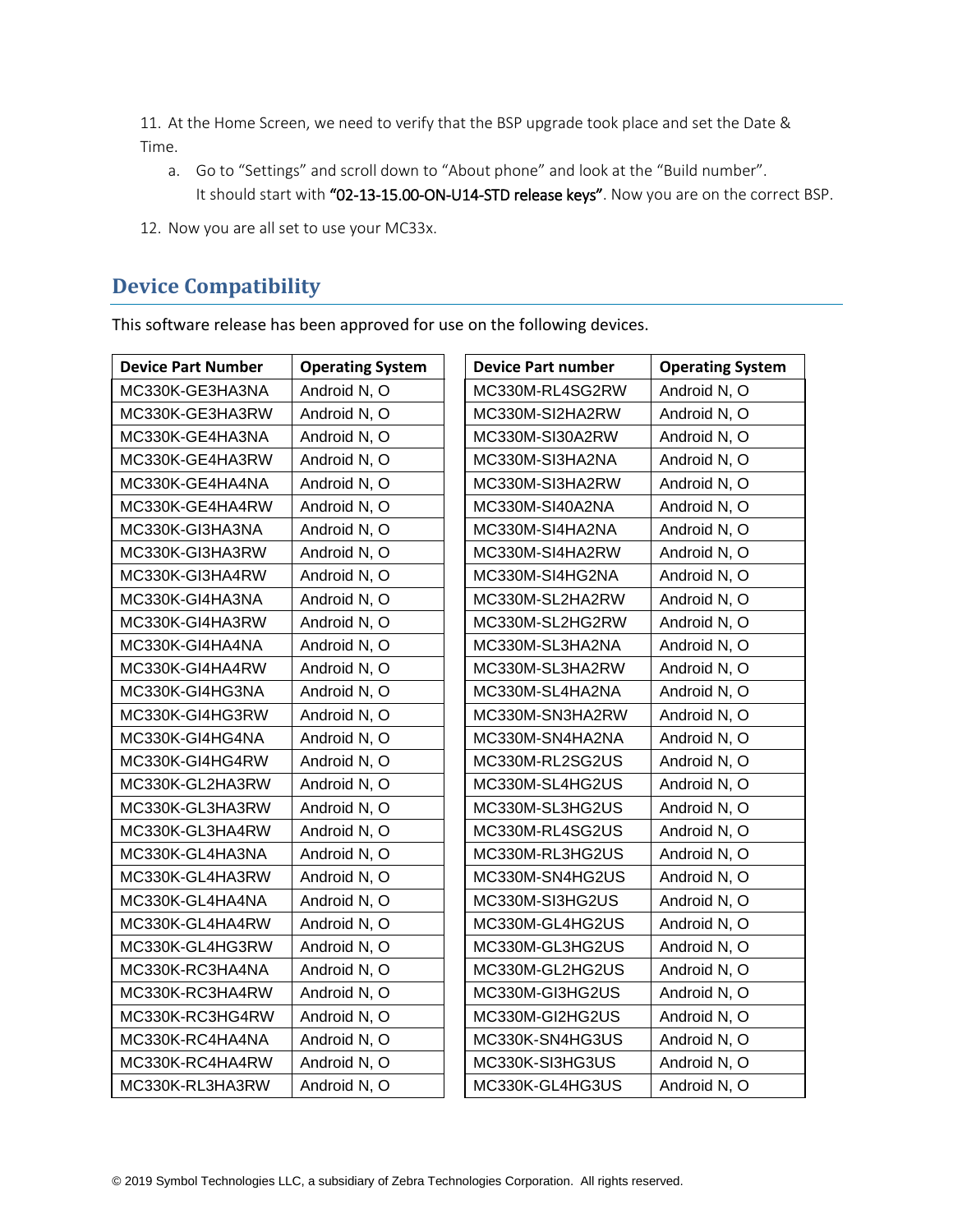| MC330K-RL3HG3RW | Android N, O | MC330K-RC4HG4US   | Android N, O |
|-----------------|--------------|-------------------|--------------|
| MC330K-RL3SG3RW | Android N, O | MC330K-RC3HG4US   | Android N, O |
| MC330K-RL4HA3NA | Android N, O | MC330K-GL4HG4US   | Android N, O |
| MC330K-RL4HA3RW | Android N, O | MC330K-GI3HG3US   | Android N, O |
| MC330K-RL4HG3NA | Android N, O | MC330K-SP4HG4US   | Android N, O |
| MC330K-SB3HA4NA | Android N, O | MC330K-SP3HG4US   | Android N, O |
| MC330K-SB3HA4RW | Android N, O | MC330K-SB3HG4US   | Android N, O |
| MC330K-SB3HG4RW | Android N, O | MC330K-SE4HG3US   | Android N, O |
| MC330K-SB4HA4NA | Android N, O | MC330K-SE3HG3US   | Android N, O |
| MC330K-SB4HA4RW | Android N, O | MC330K-SE2HG3US   | Android N, O |
| MC330K-SB4HG4NA | Android N, O | MC330K-GE4HG3US   | Android N, O |
| MC330K-SE2HA3RW | Android N, O | MC330K-GE3HG3US   | Android N, O |
| MC330K-SE3HA3NA | Android N, O | MC330K-GE2HG3US   | Android N, O |
| MC330K-SE3HA3RW | Android N, O | MC330K-SG4HG4US   | Android N, O |
| MC330K-SE4HA3NA | Android N, O | MC330K-SG3HG4US   | Android N, O |
| MC330K-SE4HA3RW | Android N, O | MC330K-SG2HG4US   | Android N, O |
| MC330K-SG3HA4NA | Android N, O | MC330K-GE4HG4US   | Android N, O |
| MC330K-SG3HA4RW | Android N, O | MC330K-GE2HG4US   | Android N, O |
| MC330K-SG4HA4NA | Android N, O | MC330K-GI3HG3US01 | Android N, O |
| MC330K-SI2HA3RW | Android N, O | MC330M-SN3HG2RW   | Android N, O |
| MC330K-SI3HA3NA | Android N, O | MC330M-SL3HG2RW   | Android N, O |
| MC330K-SI3HA3RW | Android N, O | MC330M-SI4HG2RW   | Android N, O |
| MC330K-SI3HG3RW | Android N, O | MC330M-SI3HG2RW   | Android N, O |
| MC330K-SI4HA3NA | Android N, O | MC330M-SI2HG2RW   | Android N, O |
| MC330K-SI4HA3RW | Android N, O | MC330M-RL3HG2RW   | Android N, O |
| MC330K-SI4HG3NA | Android N, O | MC330M-RL2SG2RW   | Android N, O |
| MC330K-SL2HA3RW | Android N, O | MC330M-GL4HG2RW   | Android N, O |
| MC330K-SL4HA3RW | Android N, O | MC330M-GL2HG2RW   | Android N, O |
| MC330K-SN3HA3RW | Android N, O | MC330M-GI4HG2RW   | Android N, O |
| MC330K-SN4HA3NA | Android N, O | MC330M-GI4HG2IN   | Android N, O |
| MC330K-SN4HA3RW | Android N, O | MC330M-GI3HG2IN   | Android N, O |
| MC330K-SP3HA4NA | Android N, O | MC330M-GI2HG2RW   | Android N, O |
| MC330K-SP3HA4RW | Android N, O | MC330K-SP4HG4RW   | Android N, O |
| MC330K-SP4HA4NA | Android N, O | MC330K-SP3HG4RW   | Android N, O |
| MC330K-SP4HA4RW | Android N, O | MC330K-SN4HG3RW   | Android N, O |
| MC330M-GI2HA2NA | Android N, O | MC330K-SN3HG3RW   | Android N, O |
| MC330M-GI2HA2RW | Android N, O | MC330K-SL4HG3RW   | Android N, O |
| MC330M-GI30A2RW | Android N, O | MC330K-SL2HG3RW   | Android N, O |
| MC330M-GI3HA2IN | Android N, O | MC330K-SI4HG3RW   | Android N, O |
| MC330M-GI3HA2NA | Android N, O | MC330K-SI2HG3RW   | Android N, O |
| MC330M-GI3HA2RW | Android N, O | MC330K-SG3HG4RW   | Android N, O |
|                 |              |                   |              |